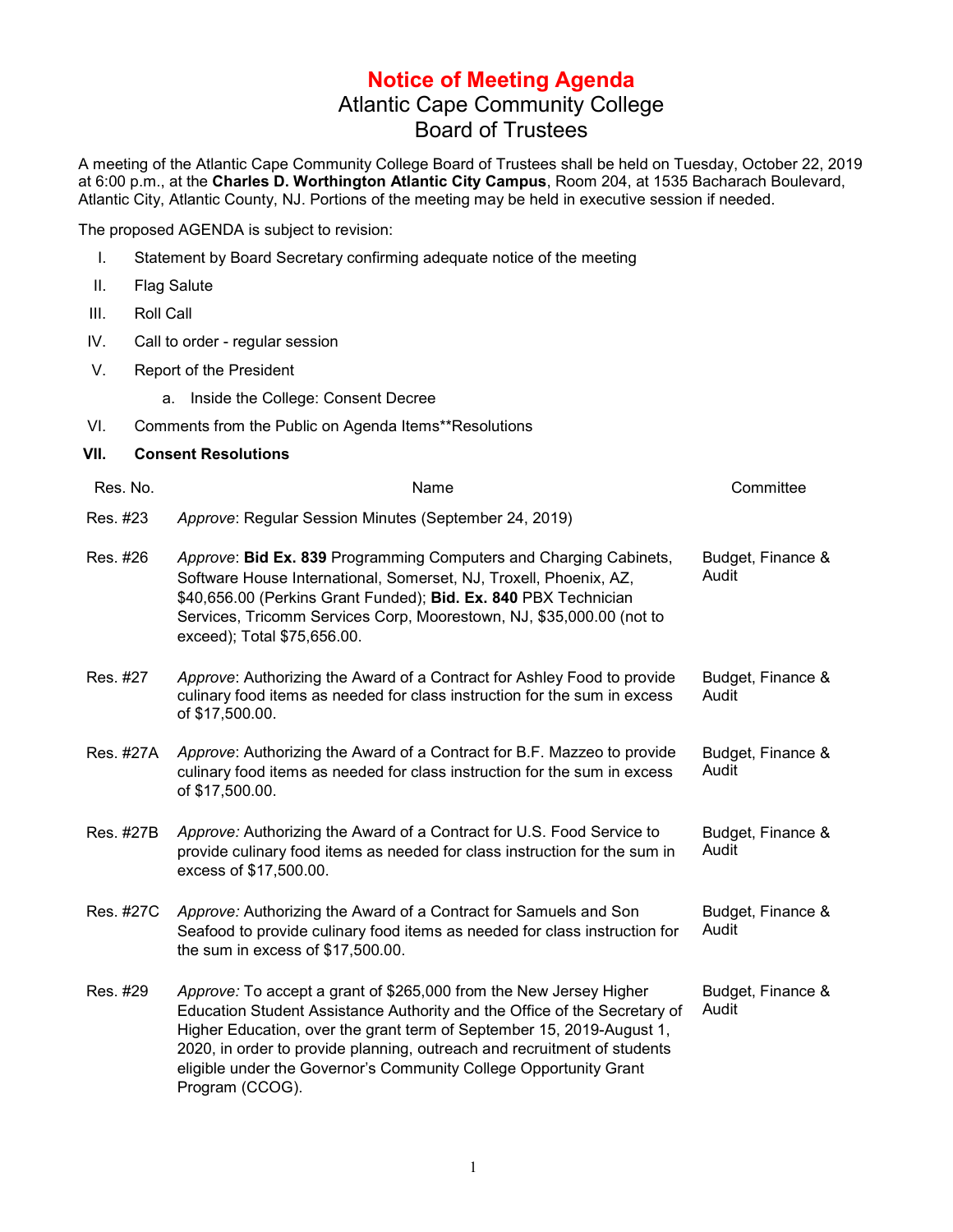|          | Res. No.  | Name                                                                                                                                                                                                                                                                                                                                                                                    | Committee                        |
|----------|-----------|-----------------------------------------------------------------------------------------------------------------------------------------------------------------------------------------------------------------------------------------------------------------------------------------------------------------------------------------------------------------------------------------|----------------------------------|
| Res. #25 |           | Reclassifications: Sean Leidy, from Housekeeper I, Facilities to<br>Housekeeper II, Facilities with a base salary increase from \$29,068 to<br>\$31,975 effective October 23, 2019; Harry Whitelam, from Director,<br>Purchasing and Storeroom Operations to Director, Purchasing and<br>Receiving with a base salary increase from \$67,609 to \$72,342 effective<br>October 23, 2019. | Personnel & Board<br>Development |
|          |           | Resignations: Susan DeCicco, Program Coordinator, Health Professions<br>Institute, Workforce Development October 25, 2019; Matthew Gettings,<br>Maintenance Mechanic II, Facilities retroactive to September 10, 2019.                                                                                                                                                                  |                                  |
| Res. #19 |           | Approve (final reading): To approve changes to the Board of Trustees<br>Bylaws.                                                                                                                                                                                                                                                                                                         | Personnel & Board<br>Development |
| Res. #31 |           | Approve: To adopt Policy No. 864 Volunteer Sick Leave Donation Policy.                                                                                                                                                                                                                                                                                                                  | Personnel & Board<br>Development |
| Res. #32 |           | <b>Executive Session</b>                                                                                                                                                                                                                                                                                                                                                                |                                  |
| VIII.    |           | <b>Budget Report</b>                                                                                                                                                                                                                                                                                                                                                                    |                                  |
| IX.      |           | <b>Regular Resolutions</b>                                                                                                                                                                                                                                                                                                                                                              |                                  |
|          | Res. No.  | Name                                                                                                                                                                                                                                                                                                                                                                                    | Committee                        |
| Res. #2  |           | FY19 Draft Financial Statement for twelve months ended June 30,<br>2019 as of October 10, 2019.                                                                                                                                                                                                                                                                                         | Budget, Finance &<br>Audit       |
| Res. #24 |           | FY20 Financial Statement for three months ended September 30,<br>2019.                                                                                                                                                                                                                                                                                                                  | Budget, Finance &<br>Audit       |
| Res. #28 |           | Approve: To approve changes, eliminations, and reaffirmations to Policy<br>No. 27 College Social Media Policy, Policy No. 900 Office of Facilities<br>Management, Policy No. 902 Facilities Management Office Functions,<br>and Policy No. 915 Maintenance, Grounds and Housekeeping.                                                                                                   | Personnel & Board<br>Development |
|          | Res. #25A | Retirement: Paula Manns, Professor of Economics and Business.<br>since September 4, 1990, effective February 1, 2020.                                                                                                                                                                                                                                                                   | Personnel & Board<br>Development |
| Res. #30 |           | Honorary: To thank local artist Kelley Prevard for painting her<br>inspirational, beautiful mural on the wall of the College's Worthington<br>Atlantic City Campus that will honor Atlantic City, its history and its people<br>for years to come.                                                                                                                                      | Personnel & Board<br>Development |
| Х.       |           | Committee Reports: Discussion/Questions                                                                                                                                                                                                                                                                                                                                                 |                                  |
|          |           | a. P&BD- Cunningham Ruiz Bill                                                                                                                                                                                                                                                                                                                                                           |                                  |
| XI.      |           | Report of the Atlantic Cape Foundation                                                                                                                                                                                                                                                                                                                                                  |                                  |
| XII.     |           | Report of the NJ Council of County Colleges                                                                                                                                                                                                                                                                                                                                             |                                  |
| XIII.    |           | <b>Other Business</b>                                                                                                                                                                                                                                                                                                                                                                   |                                  |
| XIV.     |           | Comments from the Public                                                                                                                                                                                                                                                                                                                                                                |                                  |
| XV.      |           | *Call to order - executive session – discussion of personnel, litigation, anticipated contracts and matters of<br>attorney-client privilege                                                                                                                                                                                                                                             |                                  |

XVI. Adjournment